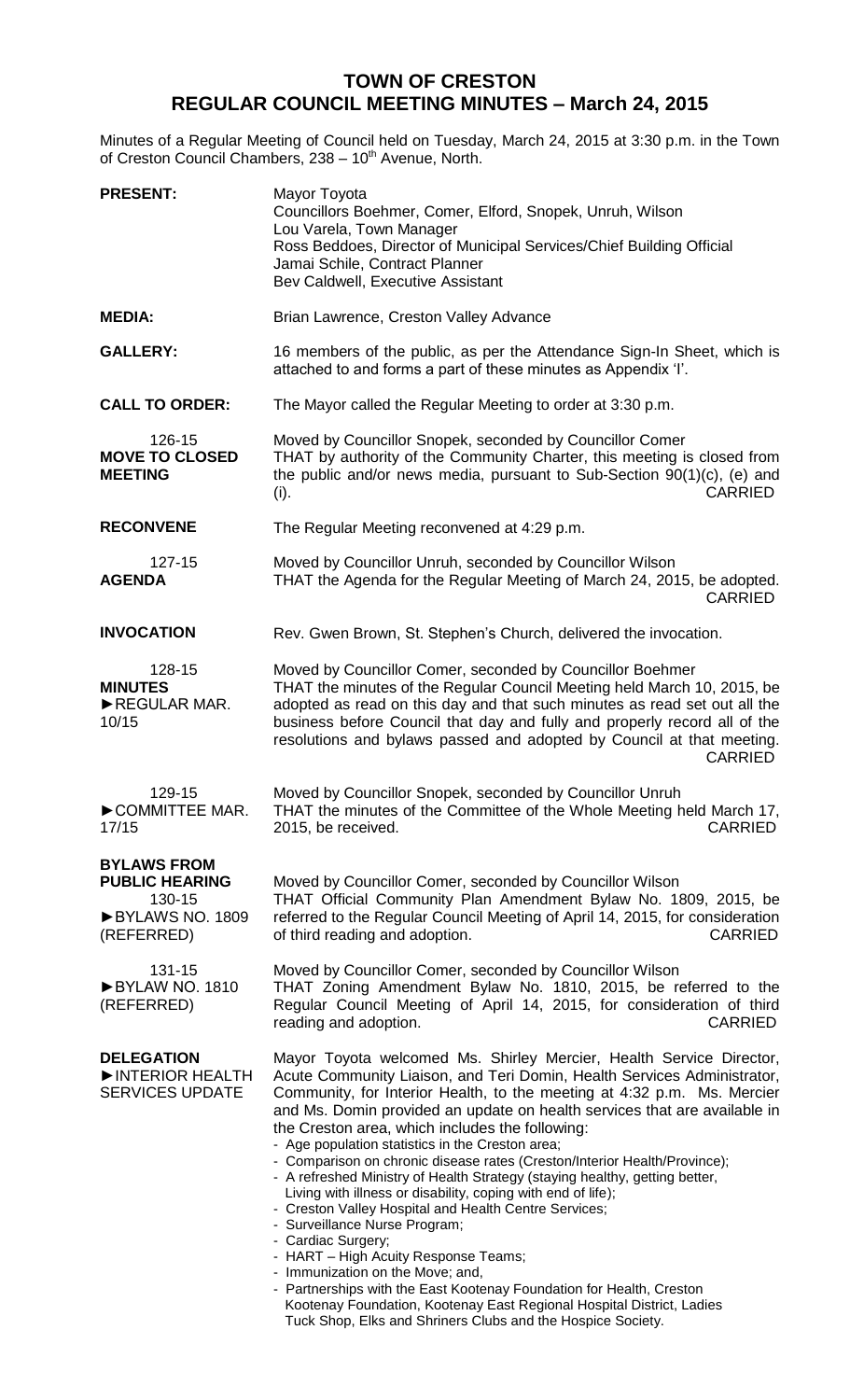**DELEGATION**

►INTERIOR HEALTH RE COMMUNITIES INITIATIVE UPDATE

Mayor Toyota thanked Ms. Mercier and Ms. Domin for their presentation.

Mayor Toyota welcomed Ms. Kerri Wall, Community Health Facilitator, East & West Kootenays, Interior Health, to the meeting at 4:49 p.m.

Ms. Wall explained her position as Community Health Facilitator was to bring health resource, assistance and expertise to municipal planning, policies and programming that can positively impact health. Ms. Wall stated that Interior Health is committed to collaborate and partner with local governments to create policies and environments that support good health. Ms. Wall stated that while the health care system is designed to treat people once they are sick, it requires a collaborative effort to address the factors which keep us well. Mr. Wall quoted Jessie Parfitt, a public health physician from England "Many would be surprised to learn that the greatest contribution to the health of the nation over the past 150 years was made not by doctors or hospitals, but by local government". The Town of Creston has demonstrated its support for a healthy Creston by implementing 'Cultivating Creston ICSP (2013)'; 'Age Friendly Action Plan (2013)' and official community recognition; and the 'Youth Engagement Strategy (2014)'.

Ms. Wall highlighted the current healthy community work happening in Creston and stated she would like to assist the Town to look at other health initiatives, which could include:

- Recreation planning, recreation policies and diverse all-season recreation opportunities;
- Agricultural planning, food policies, farmers markets and community gardens;
- Social planning, affordable housing, poverty reduction strategies;
- Policies and plans for priority populations (aboriginal, seniors, youth, etc.); and
- Bylaws for smoke-free spaces.

Ms. Wall advised that Interior Health offers a dedicated staff to work exclusively with local governments on processes, planning, facilitation, advocacy, engagement, etc.; and information, data, consultation and content and staff expertise. Ms. Wall is requesting Council consider a partnership with Interior Health to promote health and wellness in the community and reduce the risk factors for chronic disease.

Mayor Toyota thanked Ms. Wall for her presentation.

Moved by Councillor Wilson, seconded by Councillor Snopek THAT Council Committee Recommendations No. 1 to 8, from the March

17, 2015 Regular Committee of the Whole Meeting, be adopted as follows: **RECOMMENDATION NO. 1:**

THAT Ltr #178 from Connie Koch, regarding a Globe and Mail article titled 'The Top Five Best Places to Retire in Canada', be referred to staff for a report on how the Town of Creston can liaise with the Creston Valley Chamber of Commerce to promote 'The Top Five Best Places to Retire *and raise a family* in Canada', through a Marketing Plan, websites, twitter and other social media resources.

## **RECOMMENDATION NO. 2:**

THAT Ltr #177 from Emergency Management BC, regarding a workshop for elected officials and administrators to learn about emergency management, be received.

## ►DOG PARK **RECOMMENDATION NO. 3:**

THAT Ltr #169 from Deborah Munro, regarding a dog park for small dogs, be received; AND FURTHER, THAT the Mayor write Ms. Munro expressing appreciation for her suggestions for a dog park for smaller dogs in the Town of Creston and advising that due to budget constraints the Town is unable to accommodate a second or extended dog park in 2015, as the Town was only able to construct the existing dog park due to funding being available through a grant opportunity.

**COUNCIL COMMITTEE** 132-15 ►MAR. 17/15 MTG RECOMMENDATIONS ►GLOBE & MAIL **ARTICLE** 

►EMERGENCY MANAGEMENT **TRAINING**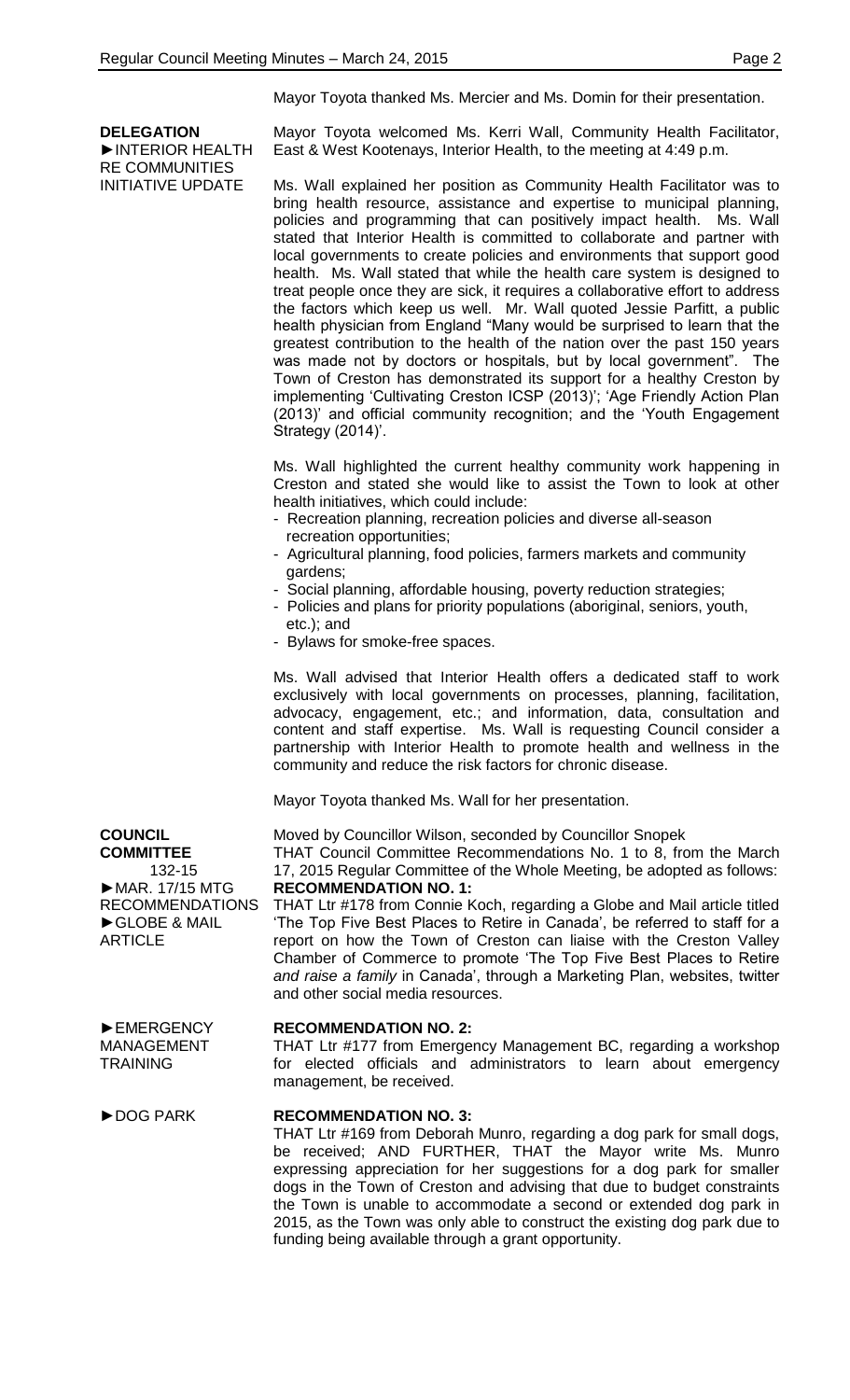| ▶ICSP & AGE-<br><b>FRIENDLY ACTION</b><br><b>PLANNING</b>         | <b>RECOMMENDATION NO. 4:</b><br>THAT Ltr #176 from the Town Planner, regarding Cultivating Creston ICSP<br>and Age-Friendly Action Planning (Round 2), be received; THAT Council<br>direct staff to send a copy of the Cultivating Creston ICSP and Age-<br>Friendly Action Planning (Round 2) Report (Ltr #176) to workshop<br>participants and named lead/partner organizations; and enclose a letter of<br>invitation to lead/partner organizations to become a partner in the delivery<br>of the Action Plan; AND FURTHER, THAT Council direct staff to provide a<br>response to the actions identified in the Cultivating Creston ICSP and Age-<br>Friendly Action Planning (Round 2) report, in which the Town is named, to<br>Council and then to the proposed ICSP partnership.                                                    |
|-------------------------------------------------------------------|--------------------------------------------------------------------------------------------------------------------------------------------------------------------------------------------------------------------------------------------------------------------------------------------------------------------------------------------------------------------------------------------------------------------------------------------------------------------------------------------------------------------------------------------------------------------------------------------------------------------------------------------------------------------------------------------------------------------------------------------------------------------------------------------------------------------------------------------|
| <b>BUDGET</b><br><b>PRESENTATIONS &amp;</b><br>FIVE YR. FIN. PLAN | <b>RECOMMENDATION NO. 5:</b><br>THAT the verbal reports by the Director of Finance and Corporate<br>Services, Director of Municipal Services and Fire Chief, with respect to the<br>2015 Budget process and the Five Year Financial Plan for 2015 to 2019<br>and budget presentations for the Department of Engineering & Public<br>Works, Department of Development Services and the Fire Rescue and<br>Bylaw Services Departments, be received.                                                                                                                                                                                                                                                                                                                                                                                          |
| ▶ 2015 POLICING<br><b>PRIORITIES</b>                              | <b>RECOMMENDATION NO. 6:</b><br>THAT the Mayor write the Commanding Officer for the Creston RCMP<br>Detachment, advising of the municipal policing priorities for the Town of<br>Creston for 2015, as follows:<br>- Increased police presence in the downtown core;<br>- Improved partnerships with Town and community groups; and,<br>- Increased drug enforcement / education.                                                                                                                                                                                                                                                                                                                                                                                                                                                           |
| COFFEE TALK FOR<br><b>COUNCIL</b>                                 | <b>RECOMMENDATION NO. 7:</b><br>THAT the 'Coffee Talk' program be expanded to include separate 'Coffee<br>Talk' sessions involving the Mayor and no more than two Councillors, to<br>meet with members of the community who may wish to discuss topics of<br>interest with their local Council representatives; AND FURTHER, THAT<br>the first Council member 'Coffee Talk' session be held at the Creston Hotel<br>conference room on Monday, April 13 <sup>th</sup> , 2015 from 6:00 to 8:00 p.m., with<br>Mayor Toyota and Councillors Boehmer and Unruh in attendance.                                                                                                                                                                                                                                                                 |
| BUSINESS WALK                                                     | <b>RECOMMENDATION NO. 8:</b><br>THAT the verbal report by the Town Manager, advising that the 'Business'<br>Walk' program being organized by the Creston Valley Chamber of<br>Commerce, Community Futures and the Ministry of Jobs, Tourism and<br>Skills Training, has been rescheduled to May 25, 2015 in Creston, be<br>received.<br><b>CARRIED</b>                                                                                                                                                                                                                                                                                                                                                                                                                                                                                     |
| 133-15<br>HEALTH SERVICES<br><b>UPDATE</b>                        | Moved by Councillor Wilson, seconded by Councillor Comer<br>THAT Ltr #73 from Shirley Mercier, Health Service Director, Acute<br>Community Liaison for Interior Health, regarding an update on health<br>services available through Interior Health in the Creston area, be received.<br><b>CARRIED</b>                                                                                                                                                                                                                                                                                                                                                                                                                                                                                                                                    |
| 134-15<br>HEALTHY COMM.<br>INITIATIVES (INT.<br><b>HEALTH)</b>    | Moved by Councillor Wilson, seconded by Councillor Comer<br>THAT Ltr #74 from Ms. Kerri Wall, Healthy Community Initiatives, Interior<br>Health, regarding partnering in initiatives to promote a healthy lifestyle, be<br>received; THAT Ms. Wall's request for Council to consider the following<br>resolution "THAT the Town of Creston partner with Interior Health to<br>promote health and wellness for Town residents and enact policies to<br>assist in reducing chronic disease risk factors in the community', be<br>referred to Committee of the Whole for further consideration; AND<br>FURTHER, THAT staff provide a report to the Committee of the Whole<br>with respect to a proposed partnership with Interior Health and what that<br>partnership would involve with respect to staff time, costs, etc.<br><b>CARRIED</b> |
| 135-15<br>SMALL DOG PARK                                          | Moved by Councillor Boehmer, seconded by Councillor Unruh<br>THAT Ltr #201 from Deborah Munro, regarding a small dog park in the<br>Town of Creston, be received and Ms. Munro be advised that her<br>comments and suggestions are appreciated and will be taken into<br>consideration.<br><b>CARRIED</b>                                                                                                                                                                                                                                                                                                                                                                                                                                                                                                                                  |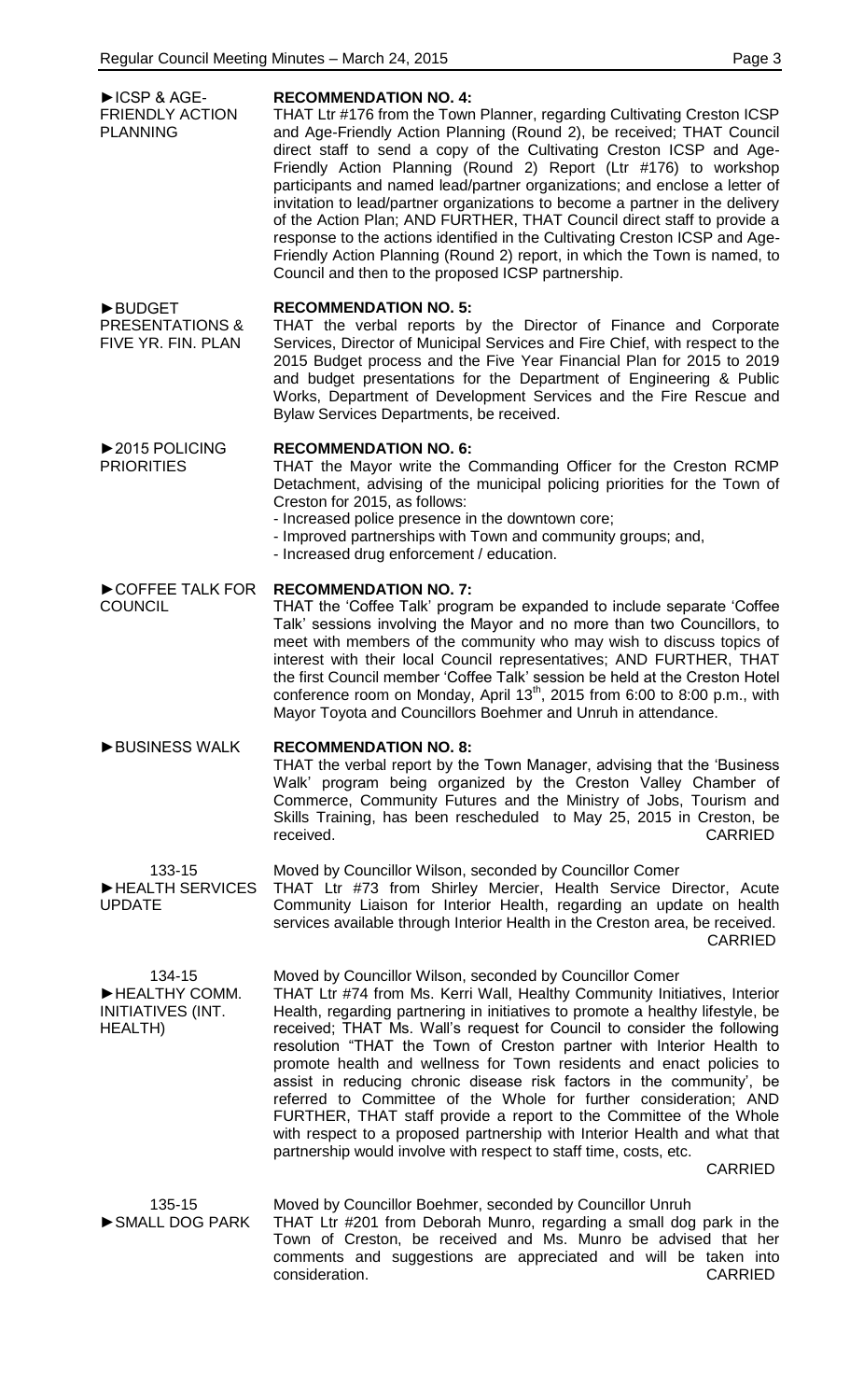| 136-15<br>CBT/CIP 2015<br><b>APPLICATON</b><br><b>PROPOSALS</b>                      | Moved by Councillor Comer, seconded by Councillor Wilson<br>THAT Ltr #203 from the Regional District of Central Kootenay, regarding<br>2015 Columbia Basin Trust - Community Initiatives Program funding<br>applications, be referred to the April 21, 2015 Regular Committee of the<br>Whole meeting for further review and recommendation.<br><b>CARRIED</b>                                                                                                                                                                                                                                                                                                                                                                                                                                                                                 |
|--------------------------------------------------------------------------------------|------------------------------------------------------------------------------------------------------------------------------------------------------------------------------------------------------------------------------------------------------------------------------------------------------------------------------------------------------------------------------------------------------------------------------------------------------------------------------------------------------------------------------------------------------------------------------------------------------------------------------------------------------------------------------------------------------------------------------------------------------------------------------------------------------------------------------------------------|
| 137-15<br>CCP/ZONING FOR<br>1704, 1710 & 1714<br><b>CANYON STREET</b>                | Moved by Councillor Wilson, seconded by Councillor Comer<br>THAT Ltr #204 from the Town Planner, regarding an application for Official<br>Community Plan and Zoning amendments for 1704, 1710 and 1714<br>Canyon Street, be received; THAT Council consider first and second<br>readings to Zoning Amendment Bylaw No. 1814, 2015; THAT, staff is<br>authorized to commence initiating the Public Hearing process for Zoning<br>Amendment Bylaw No. 1814, 2015; AND FURTHER, THAT staff is to<br>request a revised plan from the Applicant that addresses the design,<br>building siting and landscaping elements of the proposed development for<br>1704, 1710 and 1714 Canyon Street, as detailed in Ltr #204 from the<br>Town Planner, prior to proceeding to Public Hearing and third reading of<br>Zoning Amendment Bylaw No. 1815, 2015. |
| <b>BYLAWS</b><br>138-15<br>BYLAW 1814<br>$(1^{ST}$ & $2^{ND}$ RDGS)                  | Moved by Councillor Snopek, seconded by Councillor Unruh<br>THAT Zoning Amendment Bylaw No. 1814, 2015, be read a first time by<br>title, second time by content.<br><b>CARRIED</b>                                                                                                                                                                                                                                                                                                                                                                                                                                                                                                                                                                                                                                                            |
| 139-15<br>COMMITTEE OF<br>THE WHOLE<br><b>AGENDA</b>                                 | Moved by Councillor Boehmer, seconded by Councillor Elford<br>THAT the Regular Committee of the Whole Meeting agenda, as presented,<br>be received.<br><b>CARRIED</b>                                                                                                                                                                                                                                                                                                                                                                                                                                                                                                                                                                                                                                                                          |
| <b>NEW BUSINESS</b><br>140-15<br>MTG WITH SD#8<br><b>BOARD OF</b><br><b>TRUSTEES</b> | Moved by Councillor Unruh, seconded by Councillor Elford<br>THAT Ltr #210 from School District No. 8 (Kootenay Lake), Board Chair,<br>regarding a meeting between Council and the School District Board, be<br>received; AND FURTHER, THAT the Mayor write the Board Chair of<br>School District No. 8 (Kootenay Lake), requesting a meeting with the<br>Board, in Nelson, on June 16, 2015.<br><b>CARRIED</b>                                                                                                                                                                                                                                                                                                                                                                                                                                 |
| 141-15<br>LKB RE<br><b>AINSWORTH</b>                                                 | Moved by Councillor Boehmer, seconded by Councillor Wilson<br>THAT the Mayor write the Chief of the Lower Kootenay Band,<br>congratulating the Band on its recent purchase of the Ainsworth Hot<br>Springs Resort, and advise of Council's support of this venture.<br><b>CARRIED</b>                                                                                                                                                                                                                                                                                                                                                                                                                                                                                                                                                          |
| <b>REPORTS OF REPS.</b><br>CLR BOEHMER                                               | Councillor Boehmer reported on his attendance at the welcome reception<br>for Dr. and Mrs. Kass, and a Community Advisory Committee meeting.                                                                                                                                                                                                                                                                                                                                                                                                                                                                                                                                                                                                                                                                                                   |
| CLR COMER                                                                            | Councillor Comer reported on her attendance at the welcome reception for<br>Dr. and Mrs. Kass, a Mayor's Coffee Talk session and Creston Valley<br>Spirit Committee and Community Network meetings.                                                                                                                                                                                                                                                                                                                                                                                                                                                                                                                                                                                                                                            |
| CLR ELFORD                                                                           | Councillor Elford reported on his attendance at the welcome reception for<br>Dr. and Mrs. Kass, and a East Shore Freshwater Fisheries meeting.                                                                                                                                                                                                                                                                                                                                                                                                                                                                                                                                                                                                                                                                                                 |
| CLR UNRUH                                                                            | Councillor Unruh reported on her attendance at the welcome reception for<br>Dr. and Mrs. Kass, and a Creston Valley Chamber of Commerce meeting.                                                                                                                                                                                                                                                                                                                                                                                                                                                                                                                                                                                                                                                                                               |
| CLR WILSON                                                                           | Councillor Wilson reported on her attendance at the welcome reception for<br>Dr. and Mrs. Kass.                                                                                                                                                                                                                                                                                                                                                                                                                                                                                                                                                                                                                                                                                                                                                |
| MAYOR TOYOTA                                                                         | Mayor Toyota reported on his attendance at the welcome reception for Dr.<br>and Mrs. Kass, the Mayor's Coffee Talk session, and a Regional District of<br>Central Kootenay Board meeting.                                                                                                                                                                                                                                                                                                                                                                                                                                                                                                                                                                                                                                                      |
| 142-15<br>RECEIVE<br><b>REPORTS</b>                                                  | Moved by Councillor Unruh, seconded by Councillor Comer<br>THAT the verbal Reports of Council and staff members, be received.<br><b>CARRIED</b>                                                                                                                                                                                                                                                                                                                                                                                                                                                                                                                                                                                                                                                                                                |